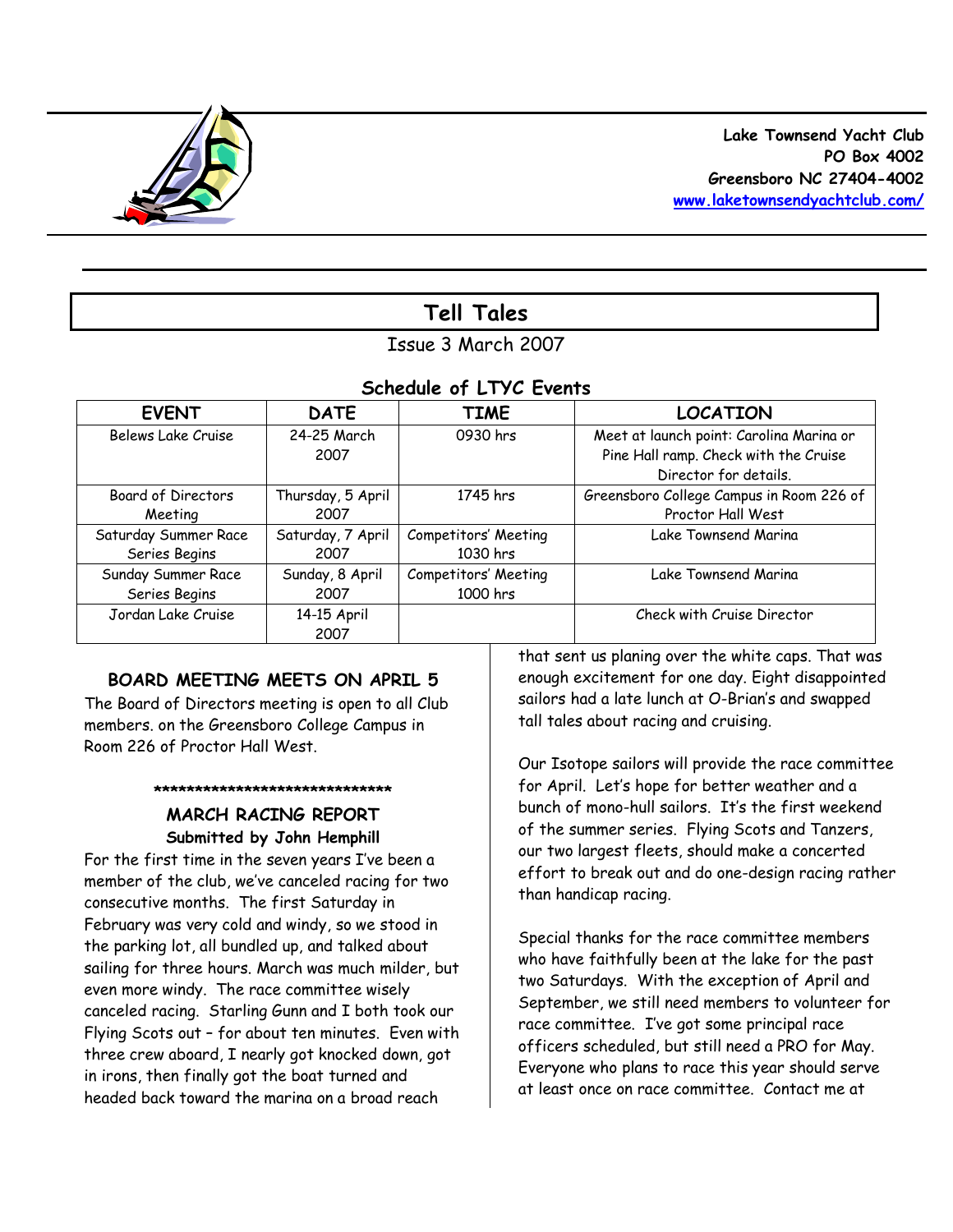jmhemphill@gborocollege.edu and let me know which month you're willing to serve.

**\*\*\*\*\*\*\*\*\*\*\*\*\*\*\*\*\*\*\*\*\*\*\*\*\*\*\*\*\***

### **THE CRUISING SEASON BEGINS! Submitted by Cruise Director Steve Raper**

As you may or may not know, I am the cruise director this year and the first cruise is coming up in about a week. The cruise schedule is on our website and also listed below. There are links for the Belews and Jordan trips that to provide a little more information about the venue and I will do this for each cruise if I can. I tried to get a nice mix that would allow for our dinghy sailors to come out for the day and our guys with cruising boats to come out either for the day or longer. The Belews and Jordan cruises are close to home and a perfect day-trip for dinghys and cruisers. The Smith Mt trip is also perfect for dinghies and cruisers and is usually a Friday thru' Sunday trip. This is the 20th anniversary of the annual Flying Scot Fleet 126 cruise which was started by Starling Gunn, Fields Gunsett and me. We typically have an assortment of boats and it is always fun. For the Edenton trip, the cruisers will probably sail to some other destination and overnight there. However, Edenton is a beautiful city and a great place to vacation and sail locally for a couple of days.

The Oriental/Beaufort and Ocracoke trips are much longer trips intended for the cruising boats. If you do not have a cruiser or a ride on a cruiser, you may want think about getting a couple of people together and chartering a larger boat.

Belews cruise!!!! There are three boats coming so far. George Bageant's Paceship 23, Wayne and Peggy Jones' Catalina 22 and Steve Raper's Flying Scot. All three will have motors so this is a great chance for daysailors to come out and sail down the lake without worrying about getting stranded if the wind dies. We will keep in touch and be sure you get in when needed. What better way to shakedown

your boat for summer! Please let me know if I can do anything to help or provide further information if you'd like to go.

## March 24, 25 Belews Lake

http://www.laketownsendyachtclub.com/Activities/ Cruise2007-03-24-BelewsLake.pdf April 14,15 Jordan Lake http://www.laketownsendyachtclub.com/Activities/ Cruise2007-04-14-JordanLake.pdf

### **Other upcoming cruises**

May 25 - 27 Edenton June 22 - 25 Oriental to Beaufort (Cape Lookout) July 27 - 29 Smith Mountain Lake, Va (20th Annual Flying Scot Fleet 126 Cruise) August 25, 26 Jordan Lake September 22, 23 Belews Lake October 18 - 21 Ocracoke

**\*\*\*\*\*\*\*\*\*\*\*\*\*\*\*\*\*\*\*\*\*\*\*\*\*\*\*\*\***

### **WANTED: ASSISTANT INSTRUCTORS!**

LTYC needs assistance instructors to help with the Learn to Sail classes, NO EXPERENCE NEEDED! This is a great way to advance your sailing learning curve. I have found that in the past the instructors and assistance learn as much as the students. So please e-mail me if you would like to help. Thanks in advance for making your club #1!

LTYC Rear Commodore Starling Gunn

**\*\*\*\*\*\*\*\*\*\*\*\*\*\*\*\*\*\*\*\*\*\*\*\*\*\*\*\*\* Renew your Yacht Club membership!** Well, while you are thinking about it, renew your membership! Only \$50 and a membership form is located at on the web

http://www.laketownsendyachtclub.com/About/frm Membership.htm. or from Alan Hawks.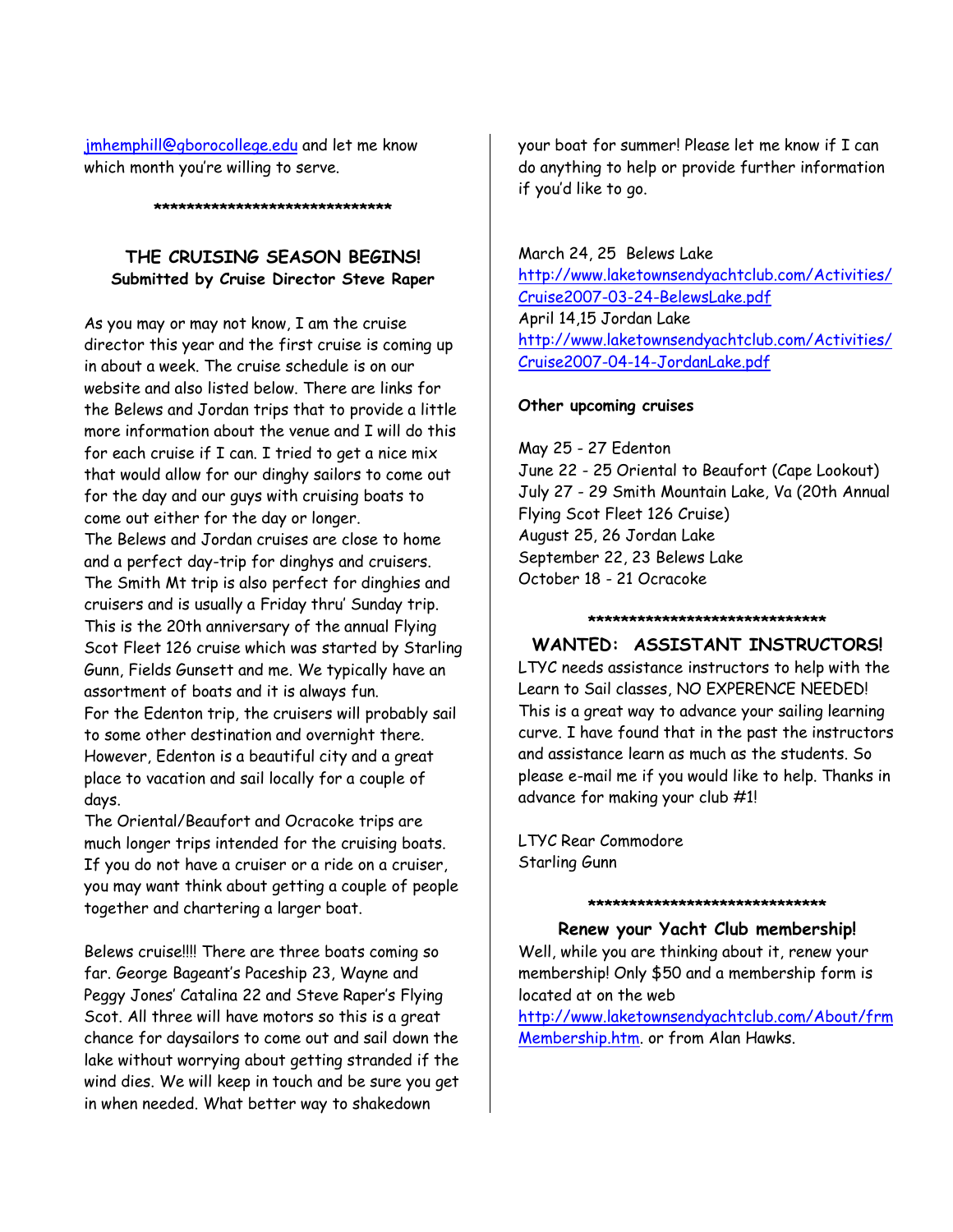**The Lake Townsend Yacht Club is operated through the efforts of its members. It is important for everyone to contribute his or her time as a sailing instructor, on the race committee or to coordinate and host a social event. Get involved and volunteer! This may be your last newsletter, if you do not re-join!**

#### SAILBOATSFOR SALE!

**1981 Isotope** - \$2500 with sails and a galvanized trailer. Crossbar, dolphin striker, and trampoline have been replaced and an extension added to the righting bar. Good boat for a beginning racer or someone looking to get back into racing. She won the 2005 Governor's Cup and continues to give challenge to the fleet leaders. Eric and I have owned this boat since 1998. She's gotten us hooked on Isotopes, so much so that we are upgrading to a 2006 model.

Boat specifications at http://www.intlfiberglass.com/isotope.html. Fleet Activities http://www.intlfiberglass.com/Isotope%20Nationals%202006.html Call or email if interested: 919-732-5410; joleen.rasmussen@bowebellhowell.com

**Flying Scot 2237** Douglass built in 1972. Sound hull, white with light blue deck, re-conditioned Sterling trailer with new tires and wheels, two suits of sails, plus extras, in fair condition, New equipment and rigging, \$3000 Located in Greensboro, Contact: Randy Crum 336-656-0970, rbc@triad.rr.com

**1984 Precision 16** LOA 16' 3", Beam 6" 8", includes main and jib sails, Suzuki DT outboard and trailer. Recent bearing replacement on trailer. Motivated seller \$1,900 or make offer 336 286-0299

**\*\*\*\*\*\*\*\*\*\*\*\*\*\*\*\*\*\*\*\*\*\*\*\*\*\*\*\*\***

#### **Lake Townsend Yacht Club Help Lines**

| Commodore:                          | George Bageant<br>336 629-2750 R<br>gbageant@hotmail.com |  |  |  |
|-------------------------------------|----------------------------------------------------------|--|--|--|
|                                     |                                                          |  |  |  |
| Races/Property:                     | John Hemphill                                            |  |  |  |
| (Vice Commodore)                    | 336 632-0864 R                                           |  |  |  |
|                                     | imhemphill@gborocollege.edu                              |  |  |  |
| <b>Education:</b>                   | Starling Gunn                                            |  |  |  |
| (Rear Commodore)                    | 336 939-2508 R                                           |  |  |  |
|                                     | gunncenter@bellsouth.net                                 |  |  |  |
| <b>Finance:</b>                     | David Raper                                              |  |  |  |
| (Treasurer)                         | 336 6432-7071 R                                          |  |  |  |
|                                     | Gwynedd22@bellsouth.net                                  |  |  |  |
| Publicity/History:                  | David Young                                              |  |  |  |
| (Secretary)                         | 336 545-1655                                             |  |  |  |
|                                     | dwyoung@triad.rr.com                                     |  |  |  |
| Cruising:                           | <b>Steve Raper</b>                                       |  |  |  |
|                                     | 336 288-3762 R                                           |  |  |  |
|                                     | <u>Steve.raper@greensboro-nc.gov</u>                     |  |  |  |
| Membership:                         | Alan Hawkes                                              |  |  |  |
|                                     | 336 282-8367 R                                           |  |  |  |
|                                     | arhawkes@earthlink.net                                   |  |  |  |
| Social:                             | Kim Kirch                                                |  |  |  |
|                                     | 336 851-5229 R                                           |  |  |  |
|                                     | kkirsh@triad.rr.com                                      |  |  |  |
| Junior Sailing:                     | David Duff                                               |  |  |  |
|                                     | 336 282-7773 R                                           |  |  |  |
|                                     | David.Duff@analog.com                                    |  |  |  |
| Mayor's Cup Regatta:                | Joleen Rasmussen                                         |  |  |  |
|                                     | 919 732-5410 R                                           |  |  |  |
| Joleen.rasmussen@bowebellhowell.com |                                                          |  |  |  |
|                                     |                                                          |  |  |  |
| Newsletter/Directory:               | <b>Bill Grossie</b>                                      |  |  |  |
|                                     | 336 643-1730 R                                           |  |  |  |
|                                     | wgrossie@infionline.net                                  |  |  |  |
| Webmaster:                          | <b>Steve Raper</b>                                       |  |  |  |
|                                     | Steve.raper@greensboro-nc.gov                            |  |  |  |
|                                     |                                                          |  |  |  |